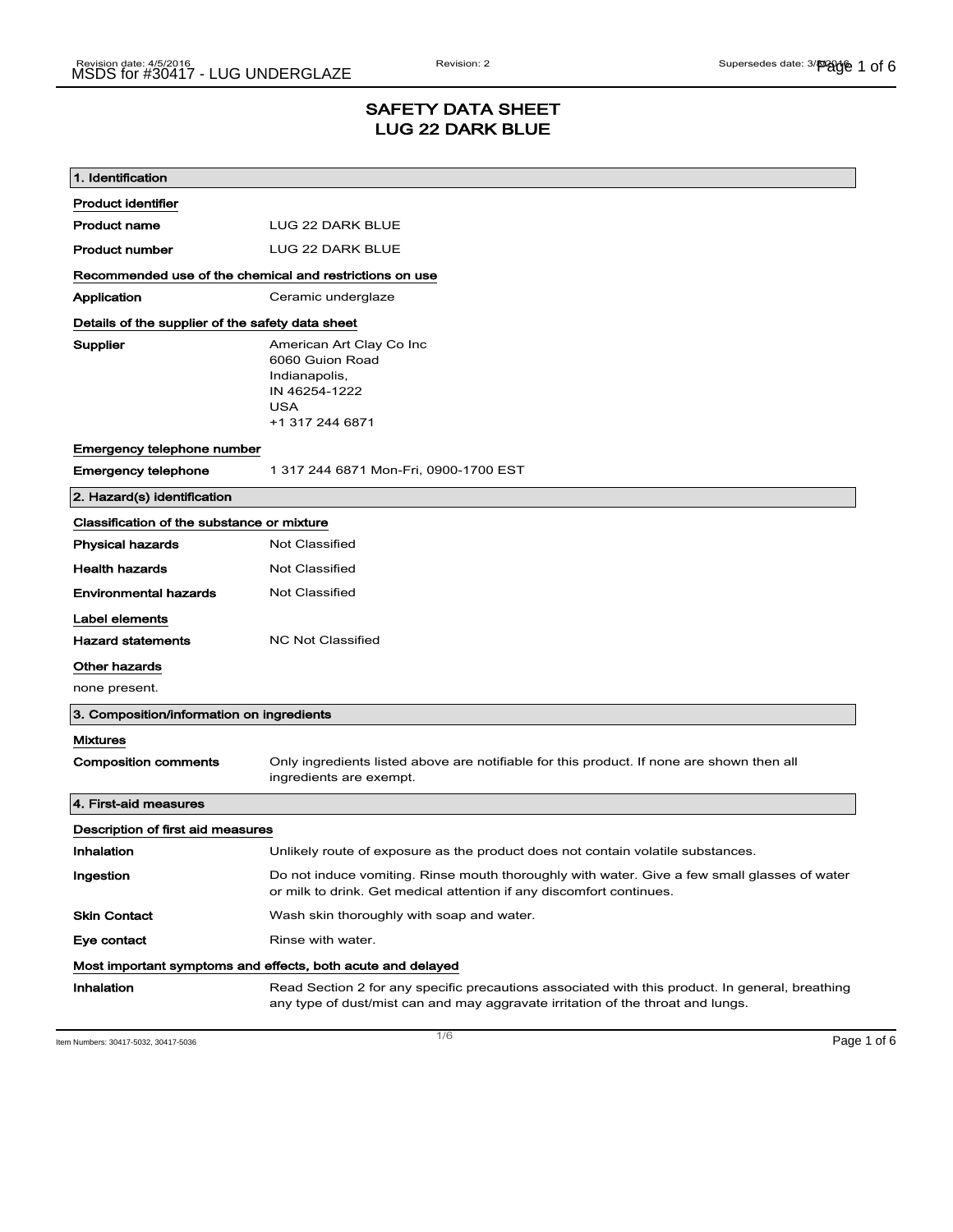| Ingestion                                                    | Read Section 2 for any specific precautions associated with the use of this product. Products<br>with specific warnings about ingestion will give guidance there.                                                                                                                                           |
|--------------------------------------------------------------|-------------------------------------------------------------------------------------------------------------------------------------------------------------------------------------------------------------------------------------------------------------------------------------------------------------|
| Skin contact                                                 | Read Section 2 for any specific precautions associated with the use of this product. In general<br>most ceramic glazes, clays and special products will tend to have a drying effect on the skin<br>and may cause some sensitivity to users with sensitive skin.                                            |
| Eye contact                                                  | Read Section 2 for any specific precautions associated with the use of this product. In general<br>most ceramic and special products contain materials that maybe abrasive to eyes. Keeping<br>materials from contacting the eyes is prudent. If contact does occur, flush with clean water, do<br>not rub. |
|                                                              | Indication of immediate medical attention and special treatment needed                                                                                                                                                                                                                                      |
| Notes for the doctor                                         | Treat symptomatically.                                                                                                                                                                                                                                                                                      |
| 5. Fire-fighting measures                                    |                                                                                                                                                                                                                                                                                                             |
| Extinguishing media                                          |                                                                                                                                                                                                                                                                                                             |
| Suitable extinguishing media                                 | Use fire-extinguishing media suitable for the surrounding fire.                                                                                                                                                                                                                                             |
| Special hazards arising from the substance or mixture        |                                                                                                                                                                                                                                                                                                             |
| Specific hazards                                             | The product is not believed to present a hazard due to its physical nature.                                                                                                                                                                                                                                 |
| Advice for firefighters                                      |                                                                                                                                                                                                                                                                                                             |
| Special protective equipment<br>for firefighters             | Use protective equipment appropriate for surrounding materials.                                                                                                                                                                                                                                             |
| 6. Accidental release measures                               |                                                                                                                                                                                                                                                                                                             |
|                                                              | Personal precautions, protective equipment and emergency procedures                                                                                                                                                                                                                                         |
| Personal precautions                                         | For personal protection, see Section 8.                                                                                                                                                                                                                                                                     |
| <b>Environmental precautions</b>                             |                                                                                                                                                                                                                                                                                                             |
| <b>Environmental precautions</b>                             | Please read Section 2 completely. If any environmental warnings such as; H411 or H412 are<br>listed in Section 2, please use appropriate procedures when disposing of product and<br>container. Do not put materials into waterways or sewers.                                                              |
| Methods and material for containment and cleaning up         |                                                                                                                                                                                                                                                                                                             |
| Methods for cleaning up                                      | Collect spillage for reclamation or absorb in vermiculite, dry sand or similar material.                                                                                                                                                                                                                    |
| Reference to other sections                                  | For waste disposal, see Section 13. For personal protection, see Section 8.                                                                                                                                                                                                                                 |
| 7. Handling and storage                                      |                                                                                                                                                                                                                                                                                                             |
| Precautions for safe handling                                |                                                                                                                                                                                                                                                                                                             |
| <b>Usage precautions</b>                                     | Read label before use. Do not eat, drink or smoke when using this product. Good personal<br>hygiene procedures should be implemented. Wash hands and any other contaminated areas<br>of the body with soap and water before leaving the work site.                                                          |
| Conditions for safe storage, including any incompatibilities |                                                                                                                                                                                                                                                                                                             |
| Storage precautions                                          | Store in tightly-closed, original container in a dry and cool place.                                                                                                                                                                                                                                        |
| Specific end uses(s)                                         |                                                                                                                                                                                                                                                                                                             |
| Specific end use(s)                                          | The identified uses for this product are detailed in Section 1.2.                                                                                                                                                                                                                                           |
| 8. Exposure Controls/personal protection                     |                                                                                                                                                                                                                                                                                                             |

Item Numbers: 30417-5032, 30417-5036 Page 2 of 6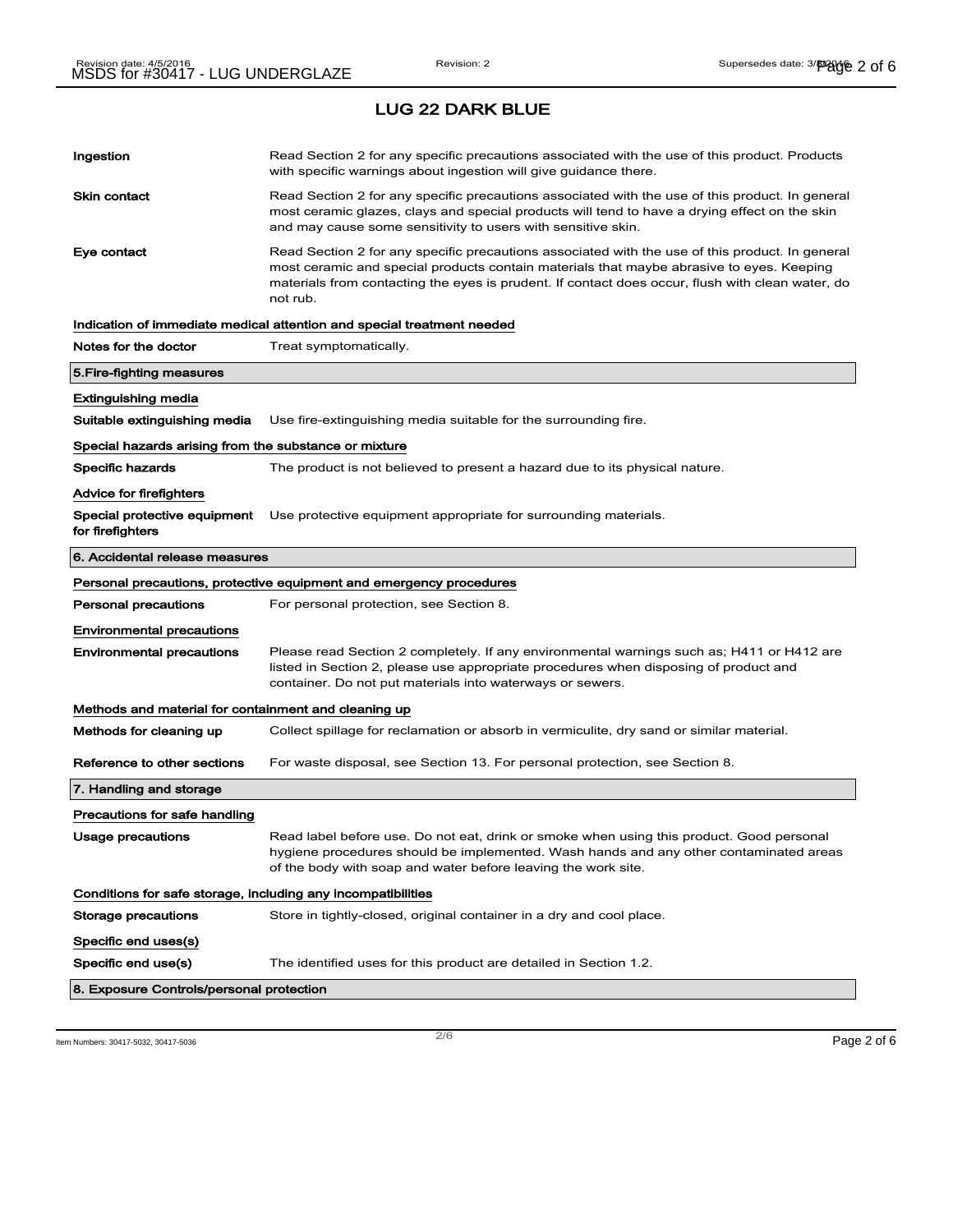| Ingredient comments                 | Only ingredients listed n Section 3 are notifiable for this product. If none are shown then all<br>ingredients are exempt.                                                                                           |
|-------------------------------------|----------------------------------------------------------------------------------------------------------------------------------------------------------------------------------------------------------------------|
| <b>Exposure controls</b>            |                                                                                                                                                                                                                      |
| Appropriate engineering<br>controls | No specific ventilations requirements unless the "FAN" pictogram is shown above or specified<br>in Section 2.                                                                                                        |
| Eye/face protection                 | No specific eye protection required unless the "EYE PROTECTION" pictogram is shown<br>above or specified in Section 2.                                                                                               |
| <b>Hand protection</b>              | No specific hand protection required unless the "HAND PROTECTION" pictogram is shown<br>above or specified in Section 2.                                                                                             |
| Hygiene measures                    | Using good personal hygiene practices is always appropriate. Keeping a clean work space,<br>cleaning up properly when done, and not eating, drinking or smoking when using this product.                             |
| <b>Respiratory protection</b>       | No specific respiratory protection required unless the "RESPIRATOR" pictogram is shown<br>above or specified in Section 2. Using the appropriate certified protection for the operation is<br>important if required. |

#### 9. Physical and Chemical Properties

## Information on basic physical and chemical properties

| Appearance                                      | Colored liquid.           |
|-------------------------------------------------|---------------------------|
| Color                                           | Various colors.           |
| Odor                                            | Almost odorless.          |
| Odor threshold                                  | No information available. |
| рH                                              | 6-8                       |
| <b>Melting point</b>                            | No information available. |
| Initial boiling point and range                 | No information available. |
| <b>Flash point</b>                              | No information available. |
| <b>Evaporation rate</b>                         | No information available. |
| Flammability (solid, gas)                       | No information available. |
| Upper/lower flammability or<br>explosive limits | No information available. |
| <b>Vapour pressure</b>                          | No information available. |
| <b>Relative density</b>                         | Greater than 1.0          |
| Solubility(ies)                                 | Not applicable.           |
| <b>Partition coefficient</b>                    | No information available. |
| <b>Auto-ignition temperature</b>                | Not applicable.           |
| <b>Decomposition Temperature</b>                | No information available. |
| <b>Viscosity</b>                                | No information available. |
| <b>Explosive properties</b>                     | none                      |
| <b>Oxidising properties</b>                     | none                      |
| Other information                               | Not applicable.           |

Item Numbers: 30417-5032, 30417-5036 Page 3 of 6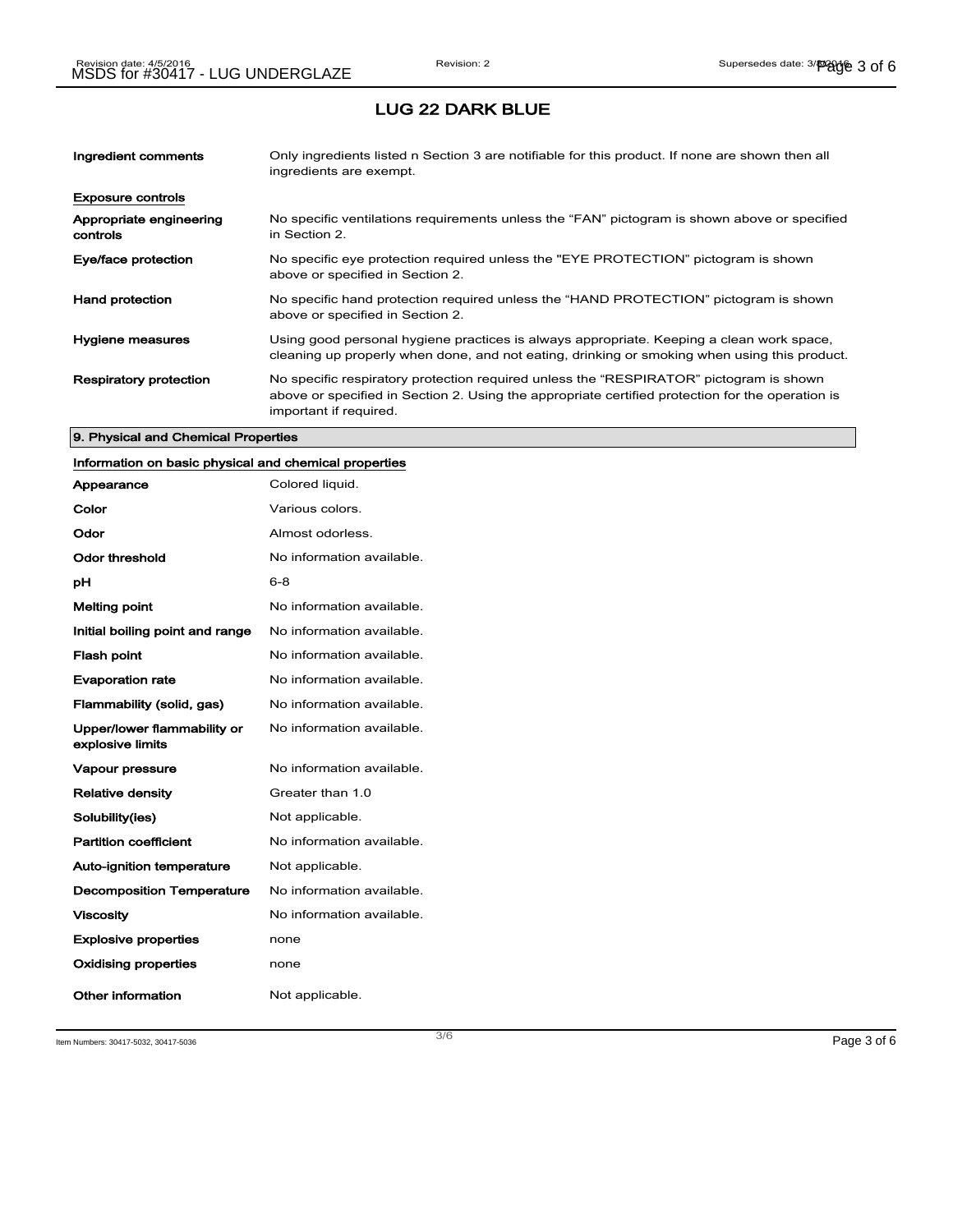# LUG 22 DARK BLUE

| 10. Stability and reactivity              |                                                                                                                                                                                                                                                |
|-------------------------------------------|------------------------------------------------------------------------------------------------------------------------------------------------------------------------------------------------------------------------------------------------|
| Reactivity                                | There are no known reactivity hazards associated with this product.                                                                                                                                                                            |
| <b>Stability</b>                          | No particular stability concerns.                                                                                                                                                                                                              |
| Possibility of hazardous<br>reactions     | None known.                                                                                                                                                                                                                                    |
| Conditions to avoid                       | None known.                                                                                                                                                                                                                                    |
| <b>Materials to avoid</b>                 | None known.                                                                                                                                                                                                                                    |
| Hazardous decomposition<br>products       | None known.                                                                                                                                                                                                                                    |
| 11. Toxicological information             |                                                                                                                                                                                                                                                |
| Information on toxicological effects      |                                                                                                                                                                                                                                                |
| <b>Toxicological effects</b>              | Please read Section 2 thoroughly to understand the toxicological risks, (if any) and<br>precautions for safe use (if any).                                                                                                                     |
| Skin corrosion/irritation                 |                                                                                                                                                                                                                                                |
| <b>Skin sensitization</b>                 |                                                                                                                                                                                                                                                |
| <b>Skin sensitisation</b>                 | Based on available data the classification criteria are not met.                                                                                                                                                                               |
| Eye contact                               | May cause temporary eye irritation.                                                                                                                                                                                                            |
| 12. Ecological Information                |                                                                                                                                                                                                                                                |
| Ecotoxicity                               | Please read Section 2 completely. If any environmental warnings such as; H411 or H412 are<br>listed in Section 2, please use appropriate procedures when disposing of product and<br>container. Do not put materials into waterways or sewers. |
| <b>Toxicity</b>                           |                                                                                                                                                                                                                                                |
| Toxicity                                  | Please read Section 2 completely. If any environmental warnings such as; H411 or H412 are<br>listed in Section 2, please use appropriate procedures when disposing of product and<br>container. Do not put materials into waterways or sewers. |
| Persistence and degradability             |                                                                                                                                                                                                                                                |
| Persistence and degradability             | No data available.                                                                                                                                                                                                                             |
| <b>Biodegradation</b>                     | Not inherently biodegradable.                                                                                                                                                                                                                  |
| <b>Bioaccumulative potential</b>          |                                                                                                                                                                                                                                                |
| <b>Partition coefficient</b>              | No information available.                                                                                                                                                                                                                      |
| Mobility in soil                          |                                                                                                                                                                                                                                                |
| <b>Mobility</b>                           | Semi-mobile.                                                                                                                                                                                                                                   |
| <b>Results of PBT and vPvB assessment</b> |                                                                                                                                                                                                                                                |
| Results of PBT and vPvB<br>assessment     | This product does not contain any substances classified as PBT or vPvB.                                                                                                                                                                        |
| Other adverse effects                     |                                                                                                                                                                                                                                                |

Item Numbers: 30417-5032, 30417-5036  $\overline{4/6}$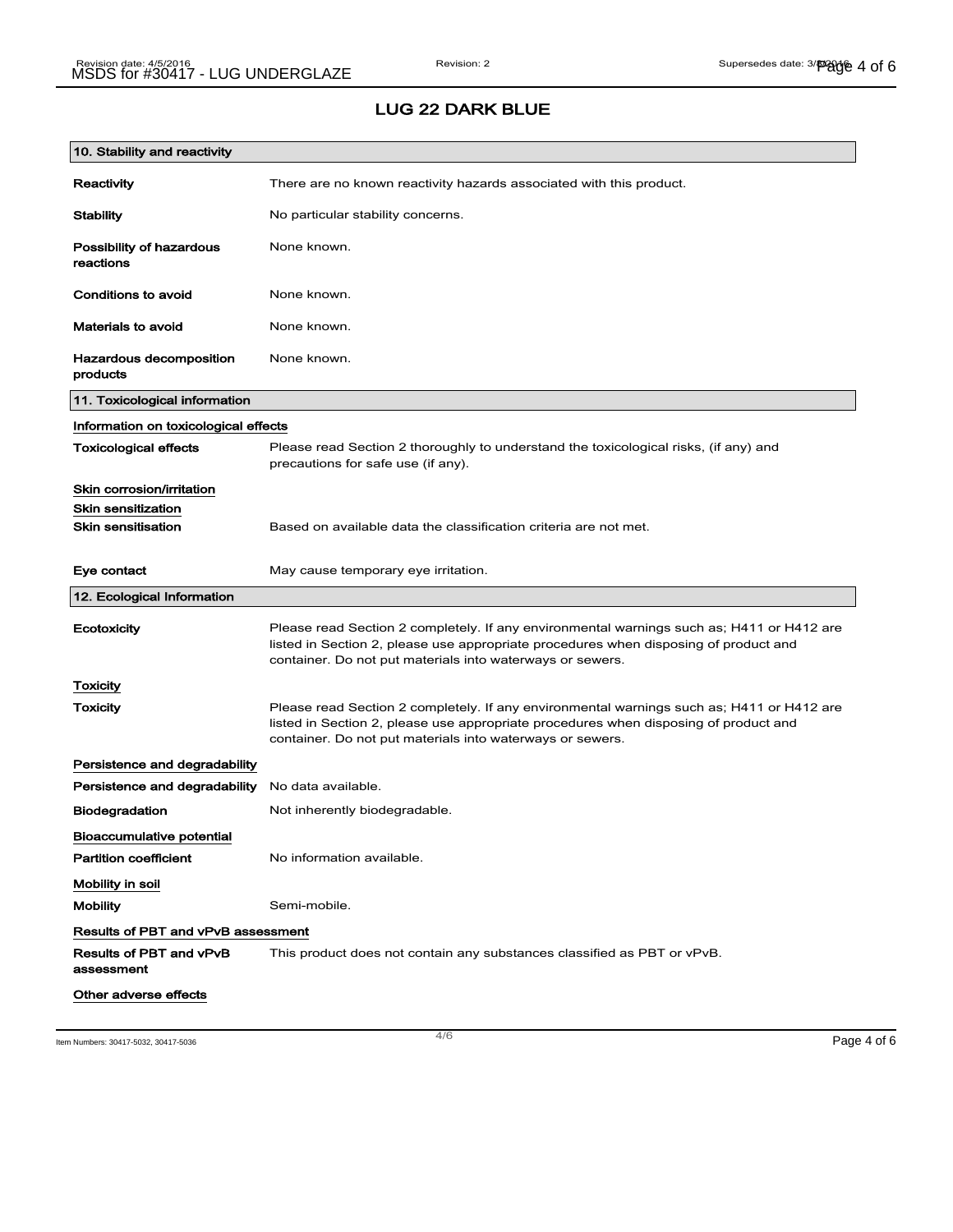| Other adverse effects                                                                                                                                                                                                                             | None known.                                                                                                                                                                                  |  |
|---------------------------------------------------------------------------------------------------------------------------------------------------------------------------------------------------------------------------------------------------|----------------------------------------------------------------------------------------------------------------------------------------------------------------------------------------------|--|
| 13. Disposal considerations                                                                                                                                                                                                                       |                                                                                                                                                                                              |  |
| Waste treatment methods                                                                                                                                                                                                                           |                                                                                                                                                                                              |  |
| <b>General information</b>                                                                                                                                                                                                                        | Dispose of waste product or used containers in accordance with local regulations When<br>handling waste, the safety precautions applying to handling of the product should be<br>considered. |  |
| 14. Transport information                                                                                                                                                                                                                         |                                                                                                                                                                                              |  |
| General                                                                                                                                                                                                                                           | The product is not covered by international regulations on the transport of dangerous goods<br>(IMDG, IATA, DoT).                                                                            |  |
| UN Number                                                                                                                                                                                                                                         |                                                                                                                                                                                              |  |
| Not applicable.                                                                                                                                                                                                                                   |                                                                                                                                                                                              |  |
| UN proper shipping name                                                                                                                                                                                                                           |                                                                                                                                                                                              |  |
| Not applicable.                                                                                                                                                                                                                                   |                                                                                                                                                                                              |  |
| Transport hazard class(es)                                                                                                                                                                                                                        |                                                                                                                                                                                              |  |
| No transport warning sign required.                                                                                                                                                                                                               |                                                                                                                                                                                              |  |
| Packing group                                                                                                                                                                                                                                     |                                                                                                                                                                                              |  |
| Not applicable.                                                                                                                                                                                                                                   |                                                                                                                                                                                              |  |
| Environmental hazards                                                                                                                                                                                                                             |                                                                                                                                                                                              |  |
| <b>Environmentally Hazardous Substance</b><br>Please refer to Section 2 for any environmental hazards associated with this product. If H411/H412 warnings are shown then<br>please verify packaging and labeling requirements for larger volumes. |                                                                                                                                                                                              |  |
| Special precautions for user                                                                                                                                                                                                                      |                                                                                                                                                                                              |  |
| Not applicable.                                                                                                                                                                                                                                   |                                                                                                                                                                                              |  |
| <b>Transport in bulk according to</b> Not applicable.<br>Annex II of MARPOL 73/78<br>and the IBC Code                                                                                                                                             |                                                                                                                                                                                              |  |
| 15. Regulatory information                                                                                                                                                                                                                        |                                                                                                                                                                                              |  |
| <b>US State Regulations</b><br>None of the ingredients are listed or exempt.                                                                                                                                                                      | California Proposition 65 Carcinogens and Reproductive Toxins                                                                                                                                |  |
| Inventories                                                                                                                                                                                                                                       |                                                                                                                                                                                              |  |
| Canada - DSL/NDSL<br>All the ingredients are listed or exempt.                                                                                                                                                                                    |                                                                                                                                                                                              |  |
| <b>US-TSCA</b><br>All the ingredients are listed or exempt.                                                                                                                                                                                       |                                                                                                                                                                                              |  |

US - TSCA 12(b) Export Notification

All the ingredients are listed or exempt.

#### 16. Other information